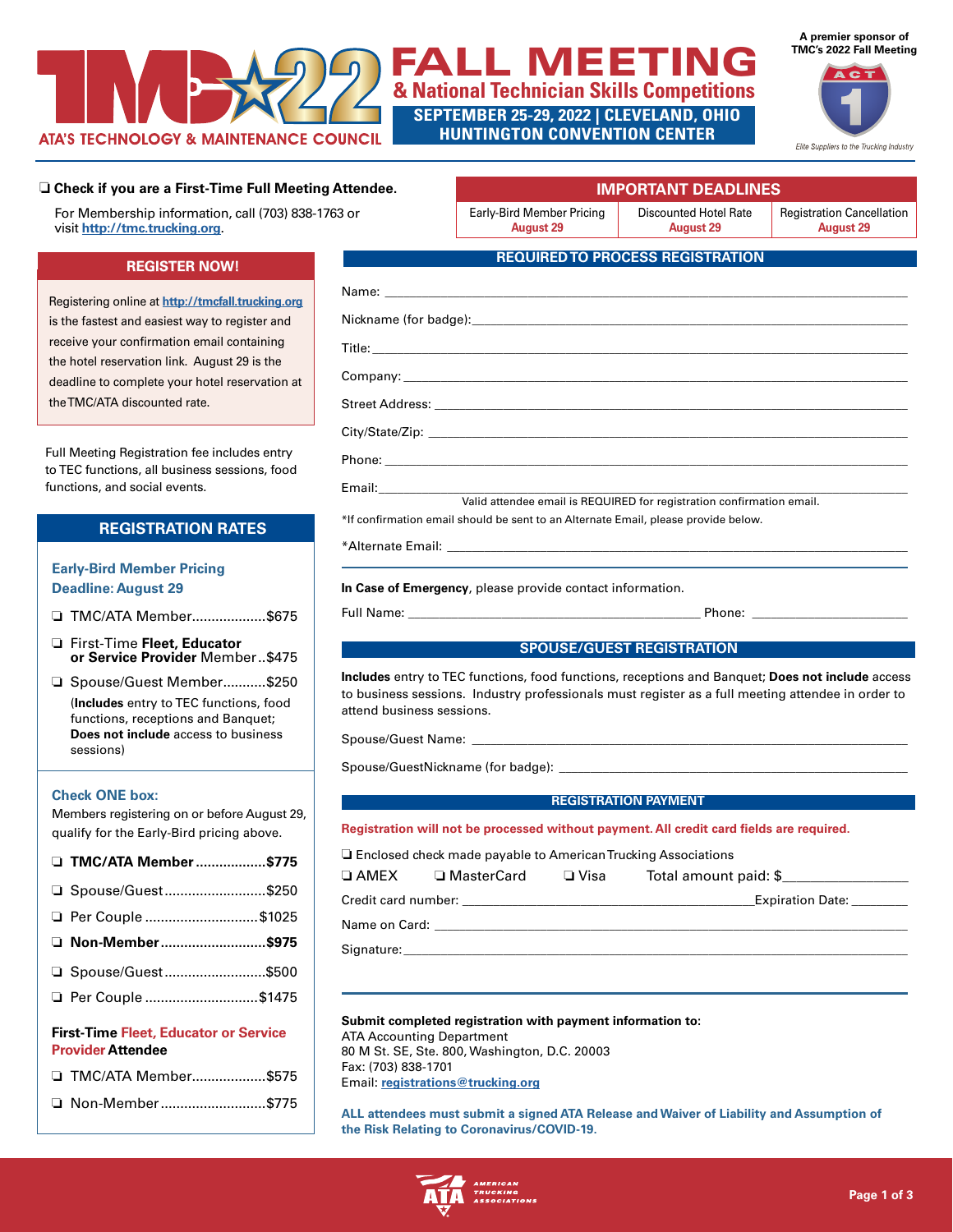

**A premier sponsor of**

**& National Technician Skills Competitions SEPTEMBER 25-29, 2022 | CLEVELAND, OHIO HUNTINGTON CONVENTION CENTER**



## **MEETING REGISTRATION INSTRUCTIONS**

**Online**: Registering online at **<http://tmcfall.trucking.org>** is the fastest and easiest way to register for ATA's Technology & Maintenance Council Fall Meeting & National Technician Skills Competitions (TMCSuperTech 2022). Twenty-four (24) hours after you have successfully registered online, you will receive a registration confirmation email with hotel reservation link.

**If you need assistance with your username and password to register online**, please email **[registrations@trucking.org](mailto:registrations%40trucking.org?subject=)** or **[tmc@trucking.org](mailto:tmc%40trucking.org?subject=).**

Fax/Mail: Faxed and mailed registration forms take 3-4 business days to process (once received). Once your registration is successfully processed, you will receive a registration confirmation email with hotel reservation link.

**Content and programming questions can be directed to** TMC at (703) 838-1763 or **[tmc@trucking.org](mailto:%20tmc%40trucking.org?subject=)**

**Payment**: Registration forms will not be accepted without payment and all credit card information fields are required. If you do not wish to provide credit card information on the registration form, you may register online or by mailing your completed form with check to: ATA Accounting Department, 80 M St. SE, Ste. 800, Washington, D.C. 20003.

 **If you require special assistance to participate or have food allergies, please call (703) 838-1763**

## **REGISTRATION CHANGE & CANCELLATION POLICY**

*ALL change and cancellation requests require written notification*. Send all written notifications to **[registrations@trucking.org](mailto:registrations%40trucking.org?subject=)**.

TMC is no longer allowing non-member individuals to substitute for a TMC member; however, exceptions may be made for certain extenuating circumstances. Call TMC staff at (703) 838-1763 for details.

**NAME CHANGES & SUBSTITUTIONS**: *September 16 is the deadline* for name change and substitution requests. Beginning September 24 all name changes and substitutions can be requested on-site at the TMC Registration Desk.

CANCELLATIONS: *August 29 is the deadline to cancel* a registration and receive a **refund less a \$100 per person administrative fee**.

**No refunds for registration fees will be processed for cancellations received after August 29**.

### **HOTEL INFORMATION**



**ConferenceDirect** is the official housing bureau for TMC's 2022 Fall Meeting. Only those registered for the meeting will receive a confirmation email with the unique link to book their hotel room. **The deadline to complete your hotel reservation at the TMC/ATA discounted rate is Monday, August 29**.

**[CLICK HERE](https://tmcfall.trucking.org/content/travel)** to find more Hotel Information on the TMC Fall Travel section.

Nightly rates do not include taxes and fees, which are subject to change without notice. Rates may increase with additional occupancy. **A deposit equal to one night's room and tax is required and will be charged by the hotel on or around August 29.**

**For hotel reservation assistance and changes** (arrival/departure/cancellation), please contact ConferenceDirect at (833) 638-6496 or **[tmc@conferencedirect.com](mailto:tmc%40conferencedirect.com?subject=)**, Monday - Friday, 9am - 7pm (EST). **ConferenceDirect will charge a \$30 cancellation fee** for any reservation cancellation made at any time.

### **LEGAL NOTICE**

All persons entering the competition, business sessions and social events must be 18 years of age or older and registered for TMC's Fall Meeting. We thank you for your cooperation.

By registering for TMC's Fall Meeting, you consent to be photographed and agree to the following statement:

*I hereby grant TMC/ATA the irrevocable and unrestricted right to use and publish photographs/likenesses of me in which I may be included for advertising, promotional or any other purpose and in any manner or medium.*

**ALL attendees must submit a signed ATA Release and Waiver of Liability and Assumption of the Risk Relating to Coronavirus/COVID-19.**